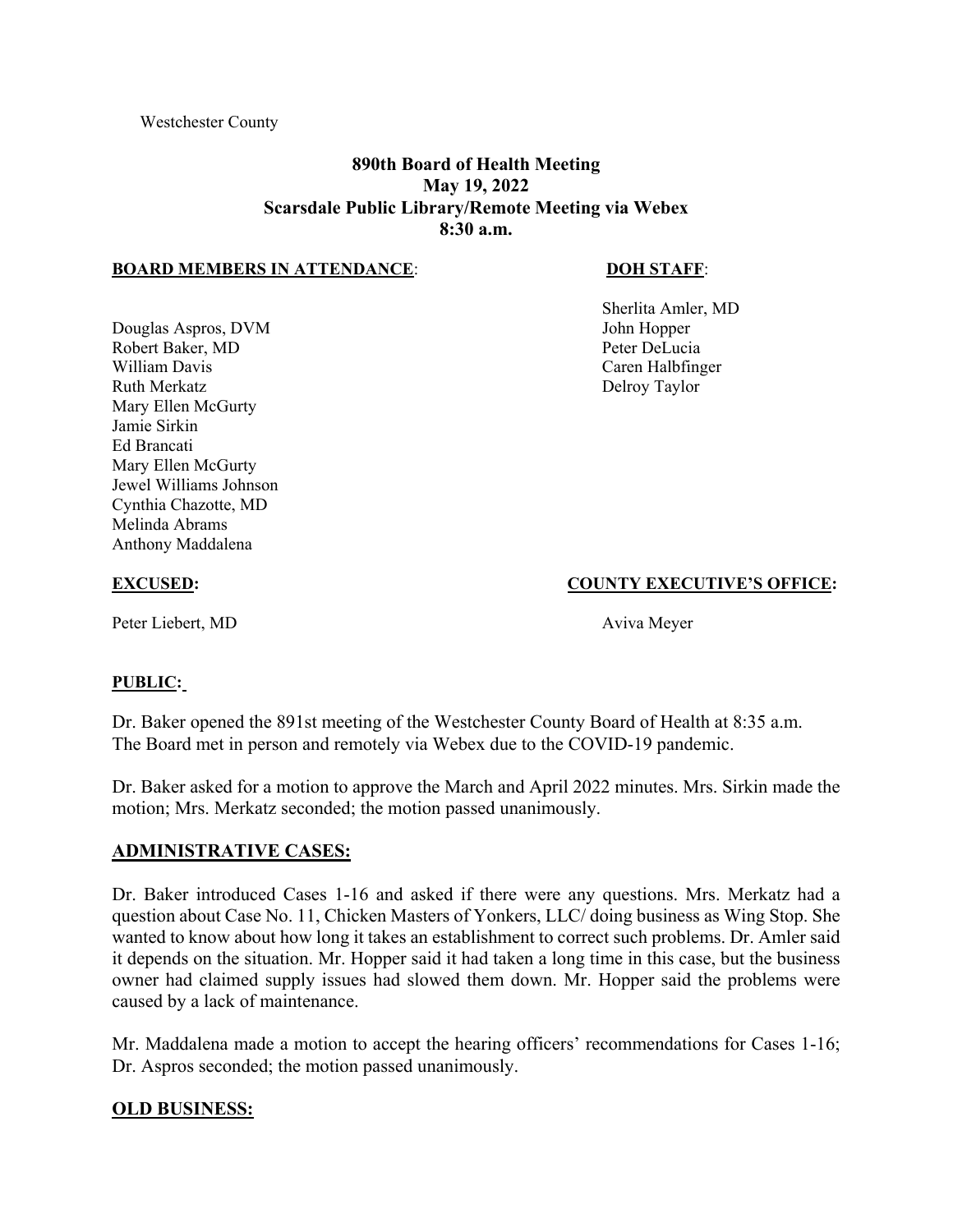Mr. DeLucia presented two options to the Board for further discussion concerning County Sanitary Code changes to increase supervision at hotel and motel pools. The current code does not require that hotel staff be present at the pool when it is in use or even at the hotel unless there is an organized party. The Board discussed the pros and cons of each at length. Dr. Amler noted that there was a shortage of lifeguards throughout the County, so requiring the presence of a lifeguard would likely be infeasible. However, the Board agreed that it would like to require a Level 3 staff, who is age 18 or older, familiar with the safety plan, certified in CPR and is onsite. The Board also could require that a Level 3 staff remain poolside whenever someone was in the pool. Board members said they want eyes on the pool. At a future meeting, Mr. DeLucia will return to the Board with revised language, and the Board will vote to hold a public hearing before the sanitary code can be amended. Enforcement would include shutting down the pool for a violation until after it has been adjudicated, Dr. Amler and Mr. DeLucia said.

Mrs. Sirkin noted that the amendment that the Board is considering is stricter than that of any county.

The Board is considering these revisions following two drownings, of a child and an adult that occurred in hotel pools in the past several years, and one near drowning of a child.

## **NEW BUSINESS:**

The Board of Legislators is considering additional legislation that would post notices of the top allergens in restaurant kitchens and in front of the house listing the top eight allergens. Mr. DeLucia attended the last Board of Legislators committee meeting. Ms. Johnson told the Board that the BOL would hold a public hearing next Monday regarding free online training for food service personnel about food allergy safety in restaurants, and adding signs to restaurants with information about common allergens, symptoms of reactions to common allergens and action to be taken in case of food allergies.

## **COMMISSIONER'S REPORT**

Dr. Amler said the County is in the midst of another COVID-19 bump, as are many other parts of the country. Due to the prevalence of at-home testing, the Department does not know how many people have tested positive for COVID-19. Of the tests reported to the Department currently, 9 to 12 percent are positive, similar to the positivity rate in early February. Although there is some concern, there has not been a corresponding increase in hospitalizations or deaths. The County follows NYS and CDC guidance. Westchester does not plan to mandate masks. She said she had been asked whether unvaccinated people were to blame for the variants. She said that anyone with the virus has the ability to mutate the virus.

Dr. Amler mentioned that about a week ago, cases of monkey pox had occurred in England, and a few days ago, monkey pox had been identified in Boston. It can be transmitted person to person, causes postules and can be fatal.

Dr.Amler said people will need to decide for themselves how they live with the continuing threat of COVID-19, and that it might not be the same for everyone, depending on their risks. She recommended that anyone consult their own physician who knows the medications they are taking